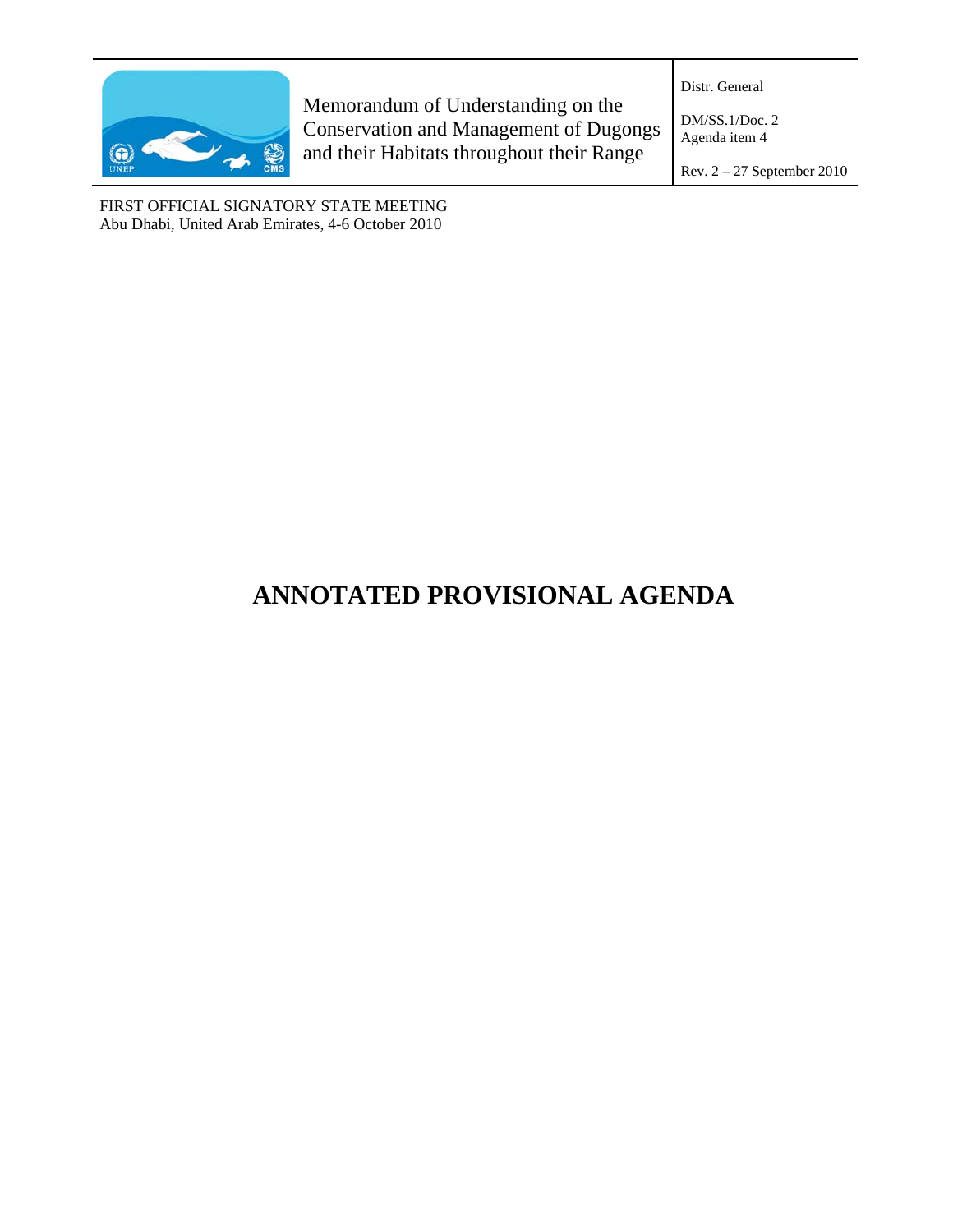### **Agenda Items**

### **1. Welcoming remarks**

The meeting will be formally opened at the Galaxy Ball Room, Radisson Blu Hotel, Yas Island, Abu Dhabi at 9.00 on the morning of Monday, 4 October 2010, by representatives of the Government of United Arab Emirates and the CMS Secretariat.

### **2. Signature of the Memorandum of Understanding by additional States**

The Memorandum of Understanding will be opened for signature by duly accredited representatives of additional States, during a short ceremony to be held immediately after the Welcoming Remarks, in order to allow them to participate in the meeting as *de facto* Signatory States.

### **3. Election of officers**

The meeting will be invited to elect a chairperson and vice-chairperson from among the representatives of the Signatory States in attendance.

### **4. Adoption of the agenda, schedule and rules of procedure**

The meeting will be invited to agree on the rules of procedure as presented verbally. The Meeting will be invited to review the provisional agenda and schedule, and to make any proposals for amendment prior to their adoption. The document list for the meeting will be introduced. A provisional list of participants will be circulated to collect any additional names/contact details.

# **5. Opening statements**

It is not envisaged to have presentations of national activities at this stage of the meeting; however representatives of Signatory States may wish to draw attention to any *written* statements submitted for the Meeting's consideration. Representatives of observer countries will be invited to inform the Meeting of their Governments' intentions vis-à-vis signature of the Memorandum of Understanding.

**6. Presentation:** Update on Global Status of Dugongs (Prof. Helene Marsh)

# **7. Report of the Secretariat**

The Secretariat will report on developments since the Technical Workshop and Meeting to sign the Dugong MoU (Abu Dhabi, October 2007); and the Informal meeting of Signatory States to the CMS Dugong MoU (Bali, August 2008); with more detailed discussion expected under other agenda items.

# **7.1. Establishment and Operations**

- 7.1.1. Establishment of the Abu Dhabi Office
- 7.1.2. Finances indicative budget and unofficial statement of expenditure
- 7.1.3. Voluntary Contributions the meeting will be invited to discuss how to encourage voluntary contributions
- 7.1.4. Additional Sources of Funding– the meeting will be invited to provide guidance on seeking additional sources of funding for implementation of the CMP.
- 7.1.5. Work programme for 2011 & 2012 the meeting is invited to agree a timetable for activities arising from the present meeting, including follow-up meetings at a sub-regional and regional level.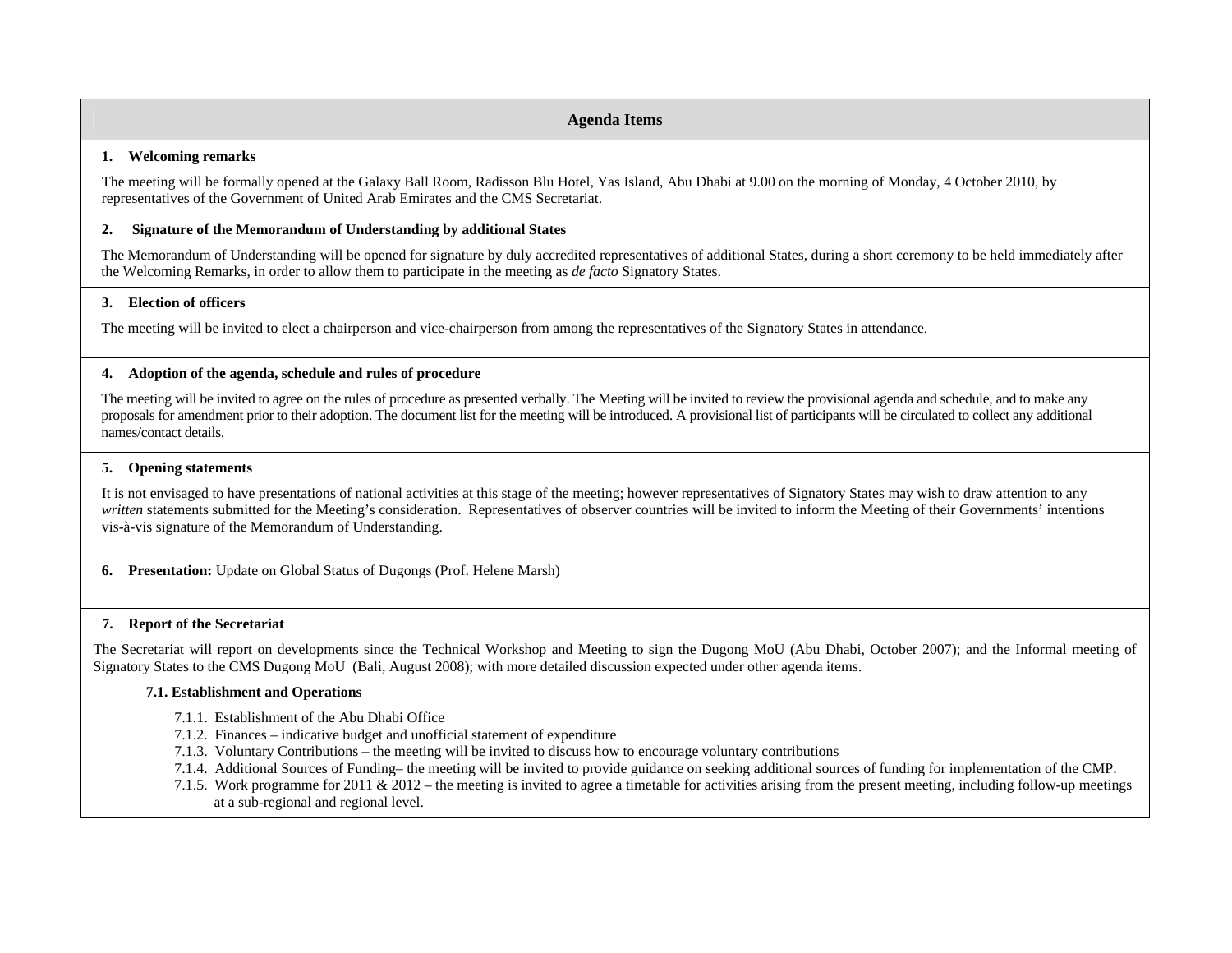# **Agenda Items 7.2. MoU Implementation Activities**  7.2.1. Status of Signatures – the meeting will be invited to consider the Secretariat's report on the status of signatures and recruitment efforts. Representatives from non-Signatory Countries and Territories eligible to sign the MoU will have an additional opportunity to inform the meeting of their country's intention to sign the MoU. The meeting may wish to consider ways and means to increase membership in the MoU. 7.2.2. Designated Competent Authorities and Contact Points – the meeting will be invited to consider a list of officially designated competent national authorities including Focal Points and other contact points from the Signatories and non-Signatory Countries and Territories. 7.2.3. Meetings and Other Activities 7.2.4. Communications **8. Small Scale Funding Programme**  The meeting is invited to comment on the draft rules, criteria and assessment process of the Small Scale Funding Programme. **9. Alliances, Synergies and Complementary Activities**

The meeting is invited to dicuss the potential benefits of alliances, synergies and complementary activities between the Dugong MoU and other international and regional instruments and to give consideration to how the synergies of these instruments are considered and discussed in future meetings

# **10. Reporting Process for National Implementation of the Conservation and Management Plan**

10.1. Consideration of the Need and Definitions of Sub-regional Groupings – the meeting is invited to indicate their preference for sub-regional groupings.

10.2. National Reports: Revision of draft template – the Secretariat will summarise the national and sub-regional reports. Signatories are invited to inform the meeting of progress made in the implementation of the MoU. The meeting will be invited to provide additional clarification or updates.

# **11. Standardised Dugong Catch/Incidental Catch Survey Tool**

11.1. Standardised Dugong Catch/Incidental Catch Survey Tool – the meeting is invited to note the Standardised Survey Tool and its application.

11.2. Reports from Sub-Regional Projects: South East Asia, Pacific, SWIO and NWIO – delegates are invited to provide updates on sub-regional technical meetings and application in range states, where appropriate.

# **12. Progressing Dugong Conservation**

The meeting is invited to consider advice provided by a techincal panel of experts on novel and innovative approaches to progress dugong conservation.

12.1. Exercise: Reducing Risk to Dugongs (Prof. Helene Marsh and Dr. Alana Grech)

12.2. Report from the Technical Expert Group – Overview of Tools for Conservation (Mr. Simon Woodley)

12.3. Area Closures as a Tool for Dugong Conservation (Dr. Alana Grech)